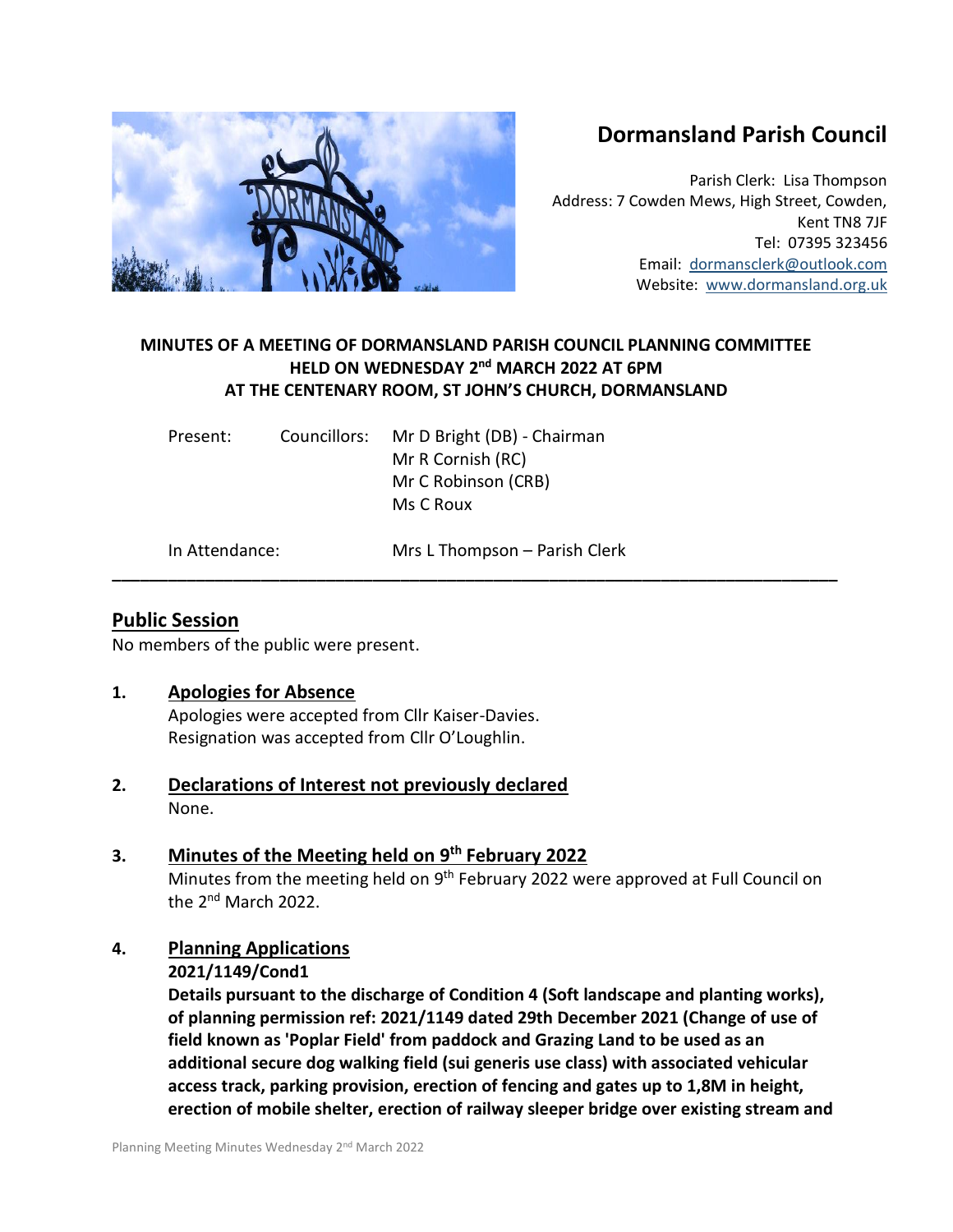#### **associated landscaping).**

Carewell Farm, St Piers Lane, Lingfield, RH7 6PN (Kim Waite) **Dormansland Parish Council welcomes the detailed plans to properly maintain and manage this facility.**

#### **2022/131**

**Erection of detached garage with home office above. Demolition of existing detached garage and utility.**

Wayside, Hollow Lane, Dormansland, Lingfield, Surrey, RH7 6NR (Tracey Williams) **Whilst recognising the improvement over the previous application the Parish Council remains concerned over the bulk of the proposed new building, particularly its height, contrary to policy DP14 and the potential impact on the neighbouring property contrary to DP7. The Parish Council requests that any comments from neighbours are fully considered**.

#### **2021/2152**

**Demolition of existing single storey dwellinghouse. Proposed erection of a new singlestorey dwellinghouse to include solar panel array.**

29 West Street, Dormansland, Lingfield, Surrey, RH7 6QP (Cindy Blythe) **Whilst recognising the improvement over the previous application the Parish Council remains concerned about the possible disproportionate increase in size compared to the existing building contrary to policy DP13 and the potential impact on neighbouring properties contrary to DP7. The Parish Council requests that any comments from neighbours are fully considered.**

#### **2022/61**

**Variation of condition 6 of planning permission ref: 2020/2130 (Change of Use of two fields from paddock and grazing to secure Dog Walking Field (sui generis, use class) with associated vehicular access, parking provision, erection of fencing and gates up to 1.8M in height, erection of mobile shelter and associated landscaping including hedging (Part Retrospective)) to allow for variation to hours of operation and limit to the number of dogs allowed.**

Carewell Farm, St Piers Lane, Lingfield, RH7 6PN (Paige Barlow) **The Parish Council has no objection to this variation.**

#### **2022/81**

**Erection of a side extension, triple garage and swimming pool building. (Certificate of Lawfulness for proposed use or development)**

Carewell Lodge, Racecourse Road, Lingfield, Surrey, RH7 6PP (Hannah Middleton) **The Parish Council welcomes the indication that this derelict property will be renovated. The Parish Council is unable to determine if the proposed additions to the property meet the Permitted Development criteria but will be surprised if they do not**